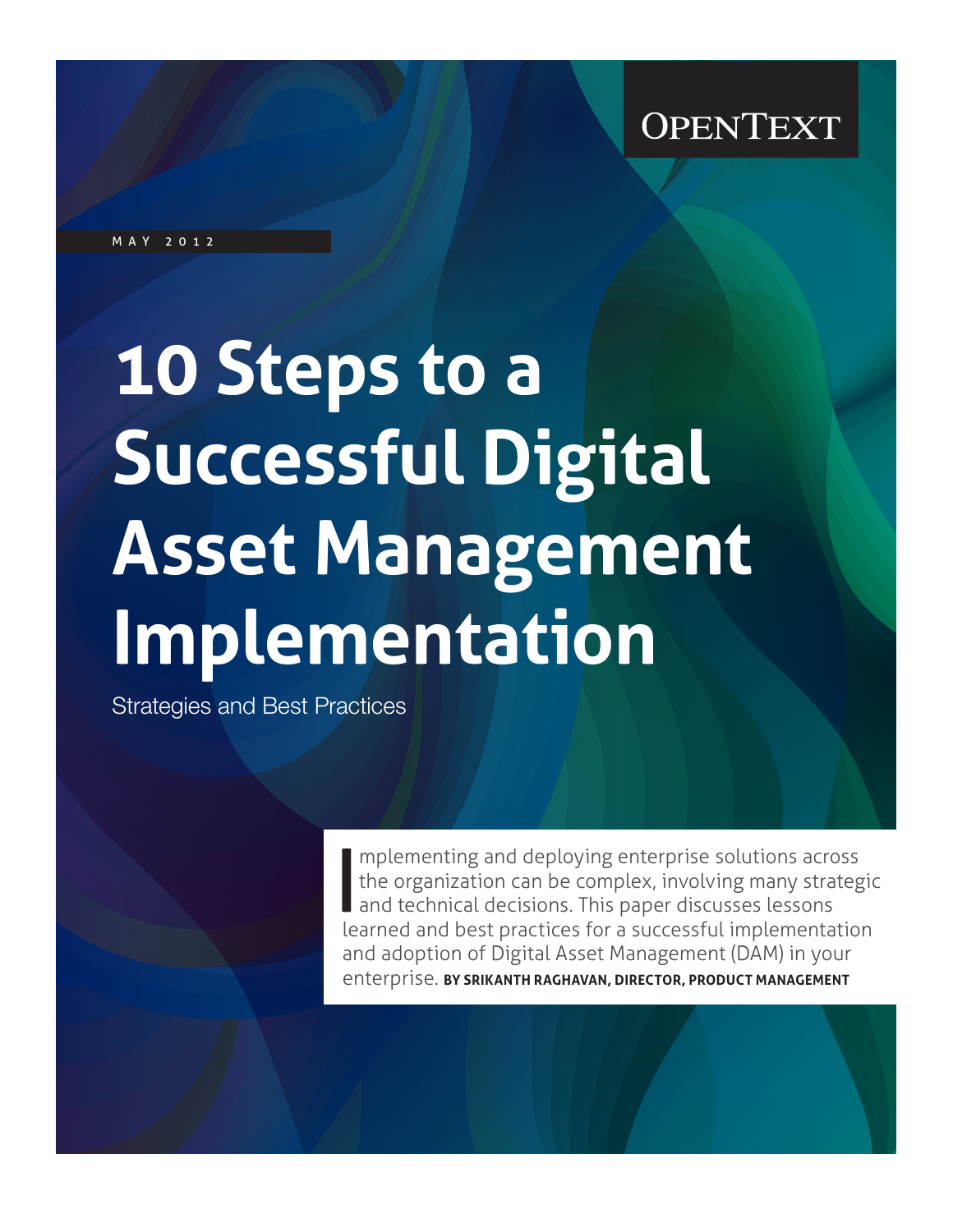

| 1. Identify the Right Product for Your Organization 4     |
|-----------------------------------------------------------|
|                                                           |
|                                                           |
|                                                           |
| 5. Use the Right Implementation Partner 6                 |
| 6. Understand the Vendor Roadmap and Interact Regularly 6 |
|                                                           |
|                                                           |
|                                                           |
|                                                           |

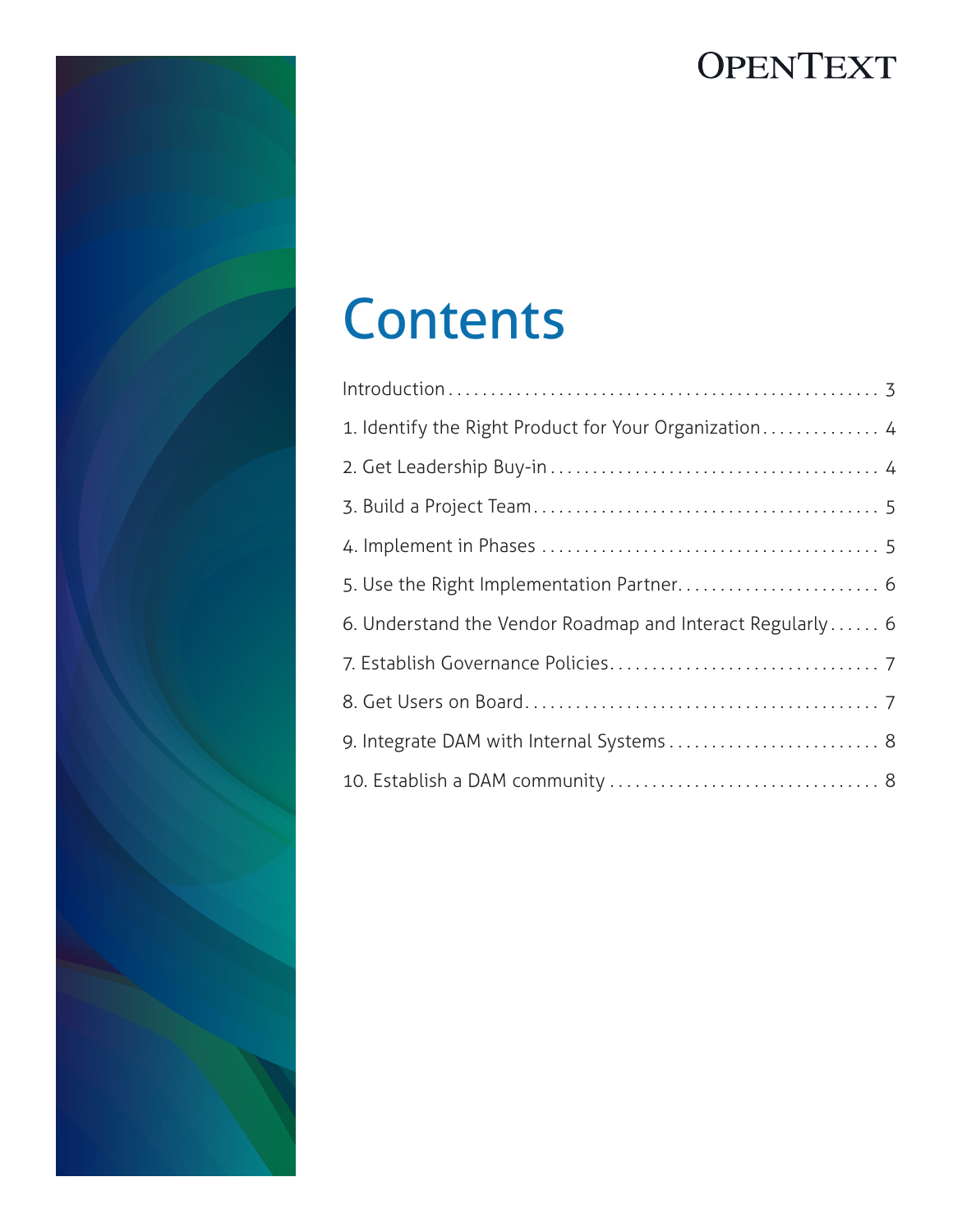# **Introduction**

Rich media and digital content is pervasive in organizations and continues to grow exponentially. Coupled with today's challenging economic environment, enterprises are focusing on operational excellence, cost-cutting, and Return On Investment (ROI) to help maintain profitability. Digital Asset Management (DAM) is rapidly evolving from a departmental tool for archive and library management to an enterprise-wide solution for workflow and collaboration. Industry-leading organizations consider DAM solutions as key strategic components of a broader creative and intellectual property initiative that is capable of:

- **Becoming a revenue stream by leveraging digital assets across multiple distribution and** communication channels
- Reducing total cost of ownership by reusing and repurposing rich media assets
- <sup>n</sup> Delivering greater operational efficiency with easy access and interaction to information and content
- **Achieving operational effectiveness through collaboration, workflow, and process automation**
- Meeting and maintaining compliance and legal standards with audit trails and reports

Explosive growth in the DAM marketplace and many different products, platforms, and capabilities challenge organizations' knowledge of what will work best and how to proactively align programs with the company's strategy for managing digital content, branding, video, and marketing content. It's not just a list of features and functions. Considerations of implementation, extensibility, vendor strategy, and commitment are important when evaluating which particular product or solutions will be the best for your organization.

Implementing and deploying enterprise solutions for internal and external users is a complex art and involves many strategic and technical decisions. Organizations make significant investments to ensure the solution they deploy meets the needs of their business community and stakeholders. These 10 steps are a collection of lessons learned from the many different implementations of OpenText Media Management for a variety of customers and industries. It provides guidelines to ensure a smooth, successful implementation and greater user adoption of DAM in your enterprise.

*This white paper will provide you with guidelines to ensure a smooth, successful implementation and greater user adoption of DAM in your enterprise.*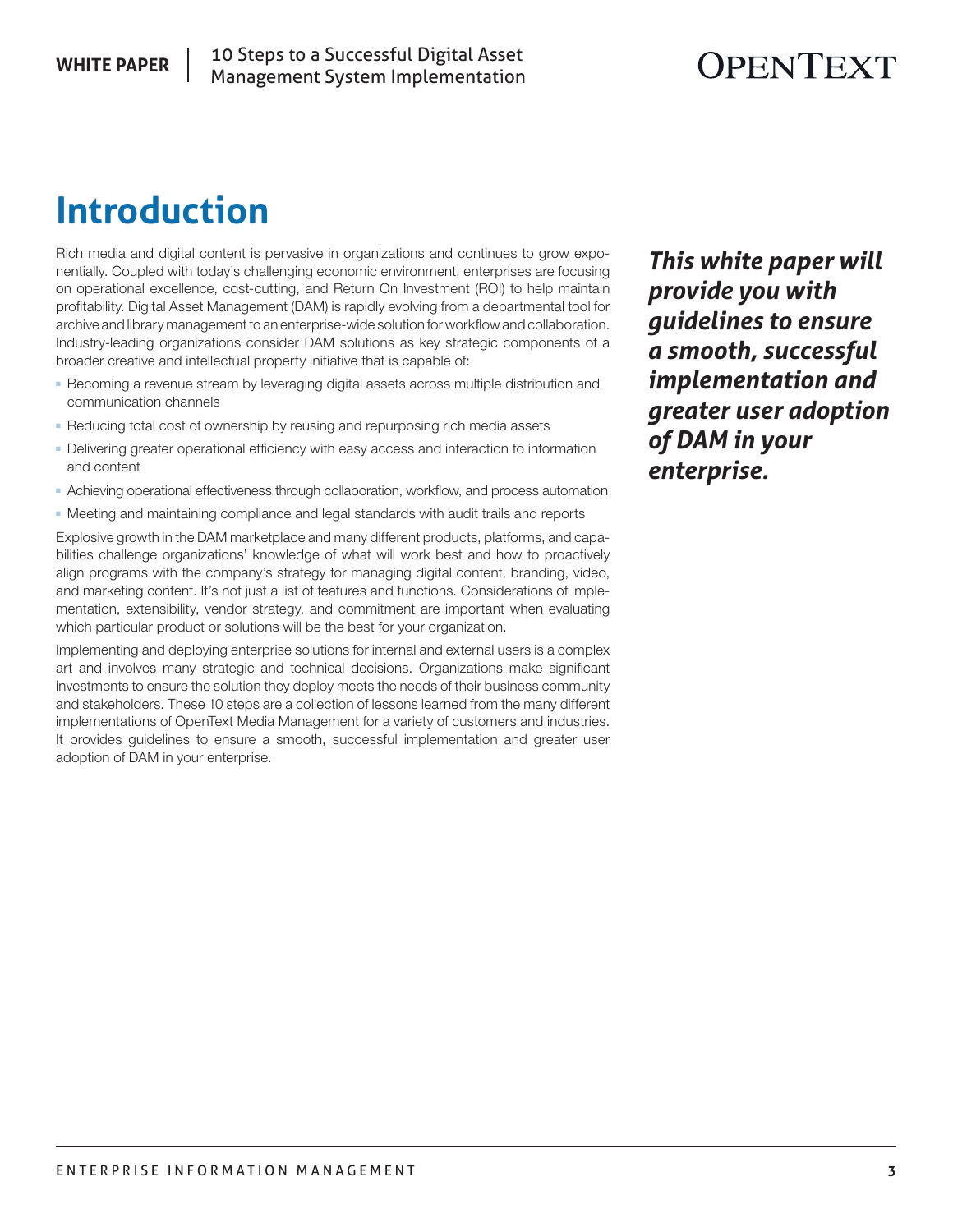### **1. Identify the Right Product for Your Organization**

**Software-as-a-Service (SaaS) or enterprise.** There is an increasing trend to cloud-based systems as solutions are offered by some DAM vendors. In addition, open source solutions from consultants and system integrators offer custom products and implementations to customers. Deciding to go with these products versus an enterprise solution depends on many factors. One key area is the organization's available infrastructure and IT management capabilities and the inclination to outsource such operations outside the company. It also depends on the storage and usage needs of the DAM system, the network capacity, and the distribution of users. The SaaS model, cloud-based storage, and security of content are maturing. The relatively low upfront investment, faster implementation cycle, and outsourced IT should be compared to the ability to customize and extend the system based on the organization's strategic goals.

**Hosting or on-premise.** Again, this decision is primarily based on the internal IT capabilities of the organization. Some companies have a fully functional IT organization and infrastructure and prefer to "own" their systems, while others like to delegate the management of the infrastructure and products to external sources. Customers should evaluate both options and decide based on their use cases and internal IT policies and procedures.

**Understand IT rules, policies, and constraints.** Many organizations have strict policies around their IT infrastructure, including access to external sources, firewalls, and data transfer rules. The project team should understand the IT policies so that the system can be built to adhere to internal standards. For example, companies have very strict policies concerning external user access to File Transfer Protocol (FTP) sites or to provide an unsecured HTTP access to internal applications, typically requiring users to be authenticated via a VPN or a Portal. While designing the system, such policies should be considered in order to eliminate issues in the future.

## **2. Get Leadership Buy-In**

**Leadership buy-in.** Successful projects require leadership buy-in and an executive sponsor. This is key to getting the project up and running and to sustain future investment in maintaining a viable and effective DAM solution. Having the support and active participation of the executive team is necessary in getting the essential budget, resolving interdepartmental issues, and providing a sense of reassurance to the project team. It elevates the visibility of the project in the organization, impacting adoption and furthering the success of the project.

**Create a business plan.** A formal business plan outlines what the DAM system will accomplish—its value to the organization—quantifies it, and then justifies the investment. The starting point is documenting the way things are done now and what it costs in terms of time, effort, and resources. With this as a baseline, you can project any cost-savings in time, effort, and resources when the DAM system is deployed. A business plan maps out where you're at, where you're going, and the plan to get there, and serves as a blueprint for the entire project.

*The key to successful projects are leadership buy-in and an executive sponsor.*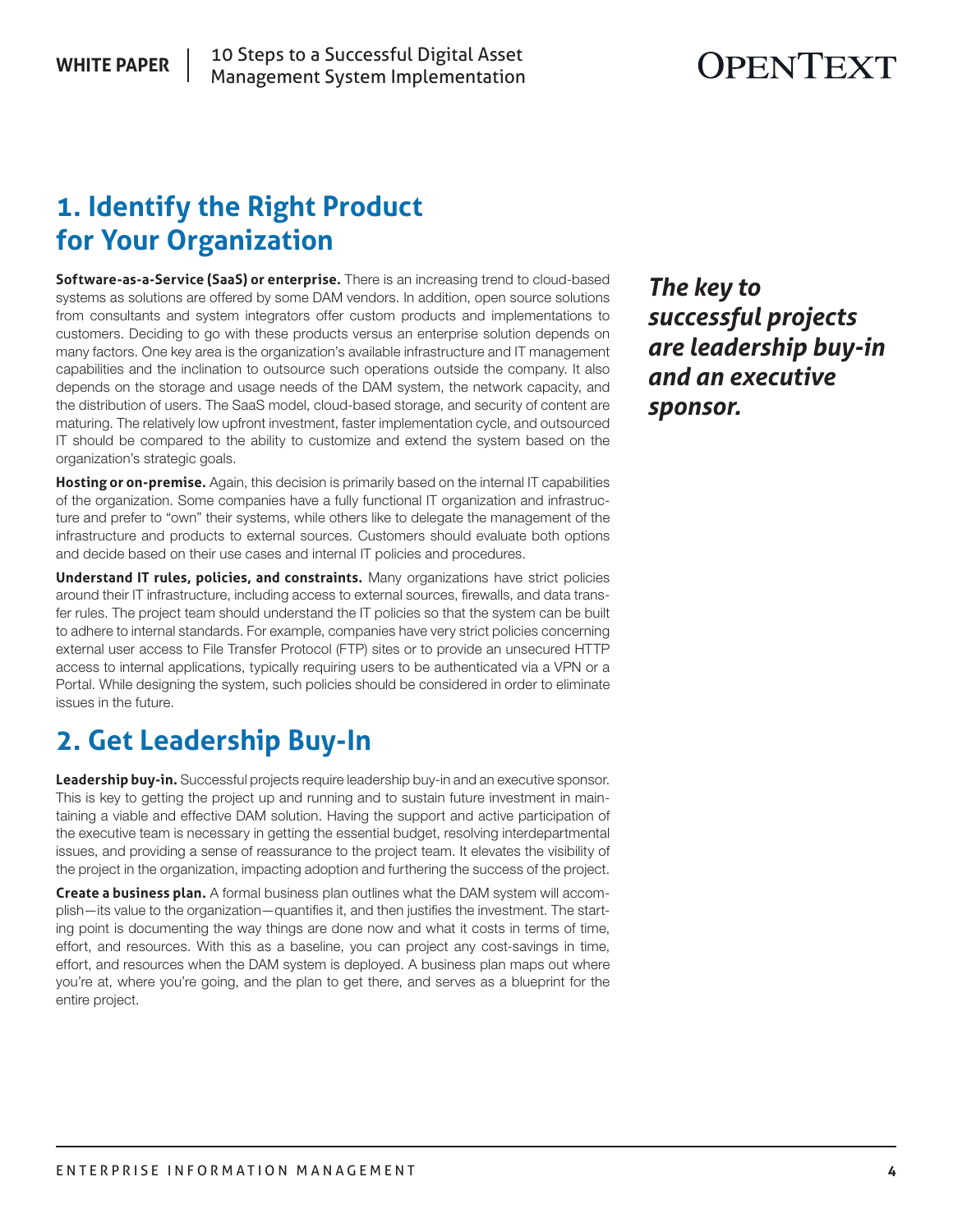## **3. Build a Project Team**

**Include business, IT, and users.** A well-managed DAM implementation typically involves three main groups—business, IT, and user community. This ensures that all of them are in lock step agreement on what is being built and can also resolve issues as they surface. Building a system in isolation will result in poor adoption by the users (a sense of thrusting it down their throats) and eventually will lead to failure of the project.

**Become a champion of the DAM cause.** Implementing a DAM system requires a culture change in an organization. Change management and adoption is usually the greatest obstacle in a successful DAM project. The fact is that most are resistant to change, being accustomed to manual processes, home-grown solutions, and familiar creation and management practices of digital content. The project team has to be the champion and cheerleader to help people discover the productivity and quality improvements DAM offers. It is important to get the user community involved early, listen to their worries and concerns, and ensure they are heard and addressed. Remember that this project will fundamentally change the way people work in the organization, so the rollout should be carefully planned, communicated, and executed.

**Create a Digital Asset Manager role.** During the initial stages of the implementation and rollout, someone should "own" the system and become the point of contact for issues and plan training for users to ensure that assets are being ingested and tagged properly. This role is critically important to the implementation and ongoing success of the project.

#### **4. Implement in Phases**

**Leverage and address lessons learned.** An agile approach to implementation means smoother rollout and the ability to test feature based on the valuable feedback provided by users during the process. DAM implementations are complex and include integrations with internal systems, data models, product master data sets, naming conventions, and existing processes. A phased implementation allows you to mitigate project risks.

**Roll out to new groups in phases.** If you are considering a system for ten or more groups within your organization, identify the three or four departments that include quick adopters and have a mix of simple and complex requirements. This will allow you to establish some quick wins and then expand the deployment to the other departments using the first phase to assist in the follow-on training.

*Change management and adoption is usually the greatest obstacle in a successful DAM project. The fact is that most are resistant to change, being accustomed to manual processes, home-grown solutions, and familiar creation and management practices of digital content.*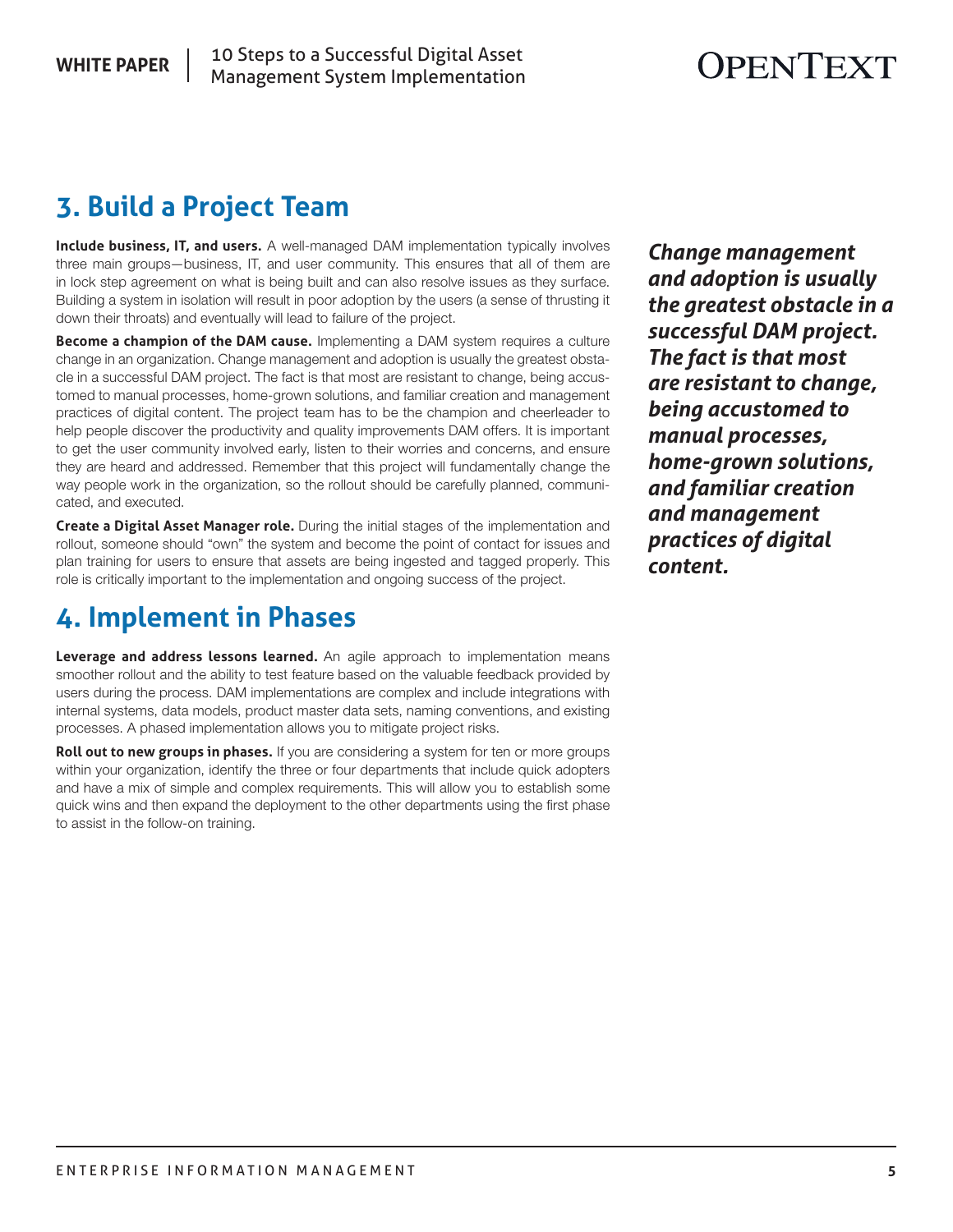#### **5. Use the Right Implementation Partner**

**Leverage a vendor or partner with credible experience in implementation.** Typically, vendors have extensive experience in designing, implementing, and deploying their products. For example, the OpenText Media Management professional services team has performed a wide range of DAM implementations for more than 14 years and has extensive experience working with a large variety of companies and customers. We also work with our partner channels and have many successful implementations, continuously improving and enhancing our partners' abilities to build and deploy our solutions.

**Build a team that can eventually take ownership of DAM.** DAM solutions are dynamic and flexible, meaning they don't remain static. Build a team that knows your operation and where it plans to go, and build use cases to apply to the DAM solution. This team should be technically savvy in order to understand and customize the system. Look for ways to streamline and automate processes, integrate and share data with other systems, and provide users with advanced tools such as advanced search templates and casual browse/download capabilities. Consider security, compliance, and reporting that will be needed for the future.

### **6. Understand the Vendor Roadmap and Interact Regularly**

**Know the product roadmap and provide feedback on new features and trends and technology.** Vendors often provide periodic briefings on the product roadmap through interactive forums such as customer advisory boards, webinars, and social groups. At OpenText, we have private and sponsored user groups for our Media Management solution and regular roadmap webinars to share current product development plans. We also have an active Customer Advisory Board as our listening post to the DAM community to direct feedback on new trends in the market, changes to business processes, and pain points. All these activities help drive new features in upcoming releases. Customers who continue to be involved and interact with the vendor product team are in a better position to know what is coming, plan for it, and achieve success in the long run.

*At OpenText, we have private and sponsored user groups for our Media Management solution and regular roadmap webinars to share current product development plans. We also have an active Customer Advisory Board as our listening post to the DAM community to direct feedback on new trends in the market, changes to business processes, and pain points.*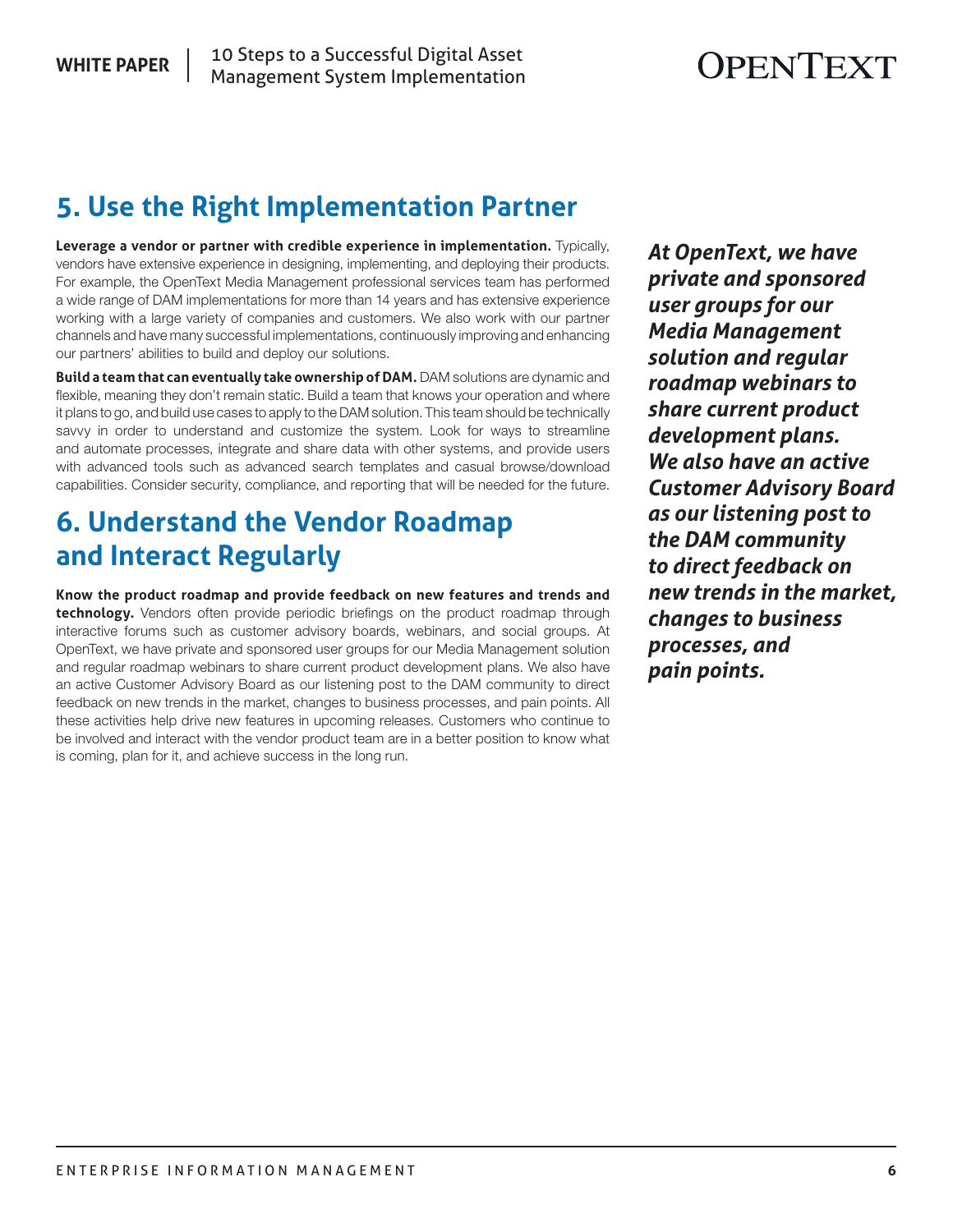#### **WHITE PAPER**

# OPENTEXT

## **7. Establish Governance Policies**

**Bulk and ongoing consumption of assets.** Customers are surprised at how challenging it is to get digital content into the system. During initial implementation, customers typically deal with multiple versions of digital content in various formats, distributed to one or more internal backup disks and network drives. In addition, content is also received from external agencies and partners, and this content needs to be processed and consumed. Establishing a well thought out plan to streamline and automate consumption is key part of implementation planning.

**Tag assets with proper metadata.** The phrase "garbage in, garbage out" applies to DAM systems. Metadata is a critical component to manage and find digital assets in the system. An asset ingested with bad metadata makes it challenging to find and correctly tag later. The governance policy should clearly define mandatory metadata and have a librarian or power user review incoming assets for consistency before the asset is released for consumption. This will ensure that the assets can be found by users accurately and metadata, taxonomy, and descriptions are normalized. The better the metadata definition, the easier it is to find assets and reduce user frustration.

**Implement benchmarks, auditability, metrics, and reporting.** Review the system periodically in the initial stages to make sure that it is being utilized by the user population. Some key metrics that would help in tracking user adoption are:

- Number of logins per day
- Number of searches conducted per day
- Number of assets downloaded
- Number of concurrent users in the system

#### **8. Get Users on Board**

**Train users.** Effective use of any software requires training. A comprehensive, quality training program results in higher user adoption. Even though DAM systems are intuitive, some level of training is needed to ensure users understand the feature sets, know how to do their day-to-day job in a DAM-enabled world, and can collaborate with other users. In cases where the system is customized, the training curriculum should also focus on the custom workflows and use cases so that users are familiar with the built system. Documenting your use cases, policies, and procedures helps train new users. To maximize your success, practice ongoing training.

**Identify power users and empower them.** Power users in different departments are the primary drivers of adoption in their group. Giving them responsibilities such as metadata validation, security management for their groups, and participation in internal meetings on the project get them involved and connected so that feedback from users is heard and addressed quickly. It also serves as an effective marketing tool for the company since they are in touch with the internal user community and can become a champion of the DAM effort within the organization.

**Arrange periodic reviews with key users.** In addition to identifying power users in various departments, management should hold periodic meetings with the key business users to hear their concerns and requirements. This maintains momentum for the initiative, allows issues to be identified and addressed early, and also looks for creative ways to expand adoption within the organization. In some cases, mandating adoption may be required.

*Establishing a well thought out plan to streamline and automate consumption is a key part of implementation planning.*